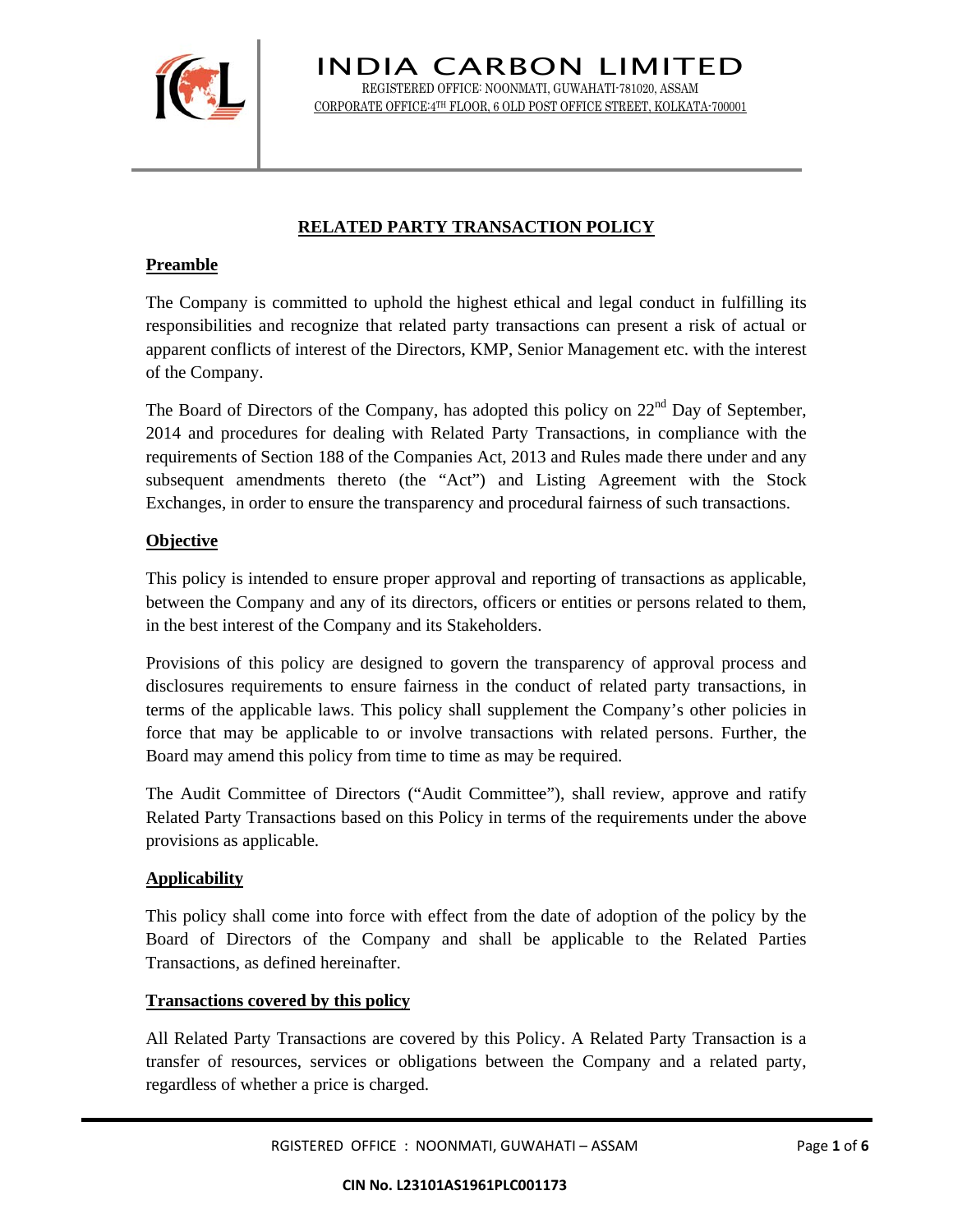

INDIA CARBON LIMITED REGISTERED OFFICE: NOONMATI, GUWAHATI-781020, ASSAM CORPORATE OFFICE:4TH FLOOR, 6 OLD POST OFFICE STREET, KOLKATA-700001

Transactions covered by this policy include but not limited to any contract or arrangement with a related party with respect to:-

- a) sale, purchase or supply of any goods or materials;
- b) selling or otherwise disposing of, or buying, property of any kind;
- c) leasing of property of any kind;
- d) availing or rendering of any services;
- e) appointment of any agent for purchase or sale of goods, materials, services or property;
- f) such related party's appointment to any office or place of profit in the Company, its subsidiary company or associate company;
- g) underwriting the subscription of any securities or derivatives thereof, of the Company; and

**Provided that any transaction entered into by the Company with a Related Party in its ordinary course of business and on an arm's length basis shall not require any approval of the Board of Directors of the Company or of the Shareholders of the Company.** 

**Any transaction entered into by the Company with a Related Party in its ordinary course of business and on an arm's length basis, shall be periodically disclosed to the Audit Committee/Board, as may be required.**

#### **Definitions**

Unless the context otherwise requires, the words, terms and expressions used in this policy shall have the meanings given in the Companies Act, 2013.

- a. **"Officer"** includes any Director, Manager or Key Managerial Personnel or any person in accordance with those directors or instructions the Board of Directors or any one or more of the Directors is or are accustomed to act.
- b. **"Related Party"** and **"Relative"** with reference to the Company means as defined in the Companies Act, 2013 and rules made there under (as amended from time to time). A party would also be considered as a Related Party, if such entity is a related party under the applicable accounting standards.
- c. **"Office or place of profit"** means any office or place –
- a) Where such office or place is held by a director, if the director holding it receives from the company anything by way of remuneration over and above the remuneration to which he is entitled as director, by way of salary, fee, commission, perquisites, any rentfree accommodation, or otherwise;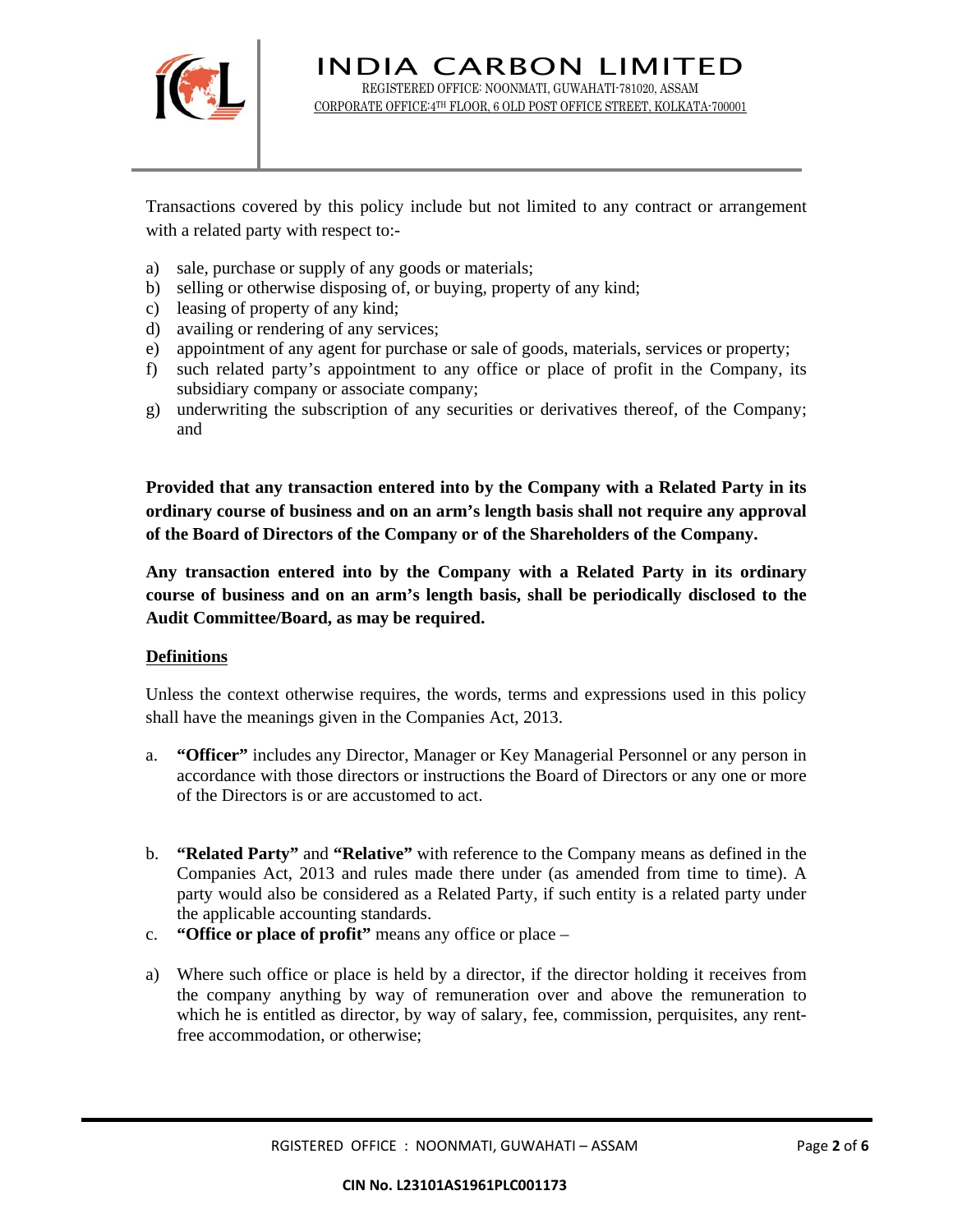

- b) Where such office or place is held by an individual other than a director or by any firm, private company or other body corporate holding it receives from the company anything by way of salary, fee, commission, perquisites, any rent-free accommodation, or otherwise;
- c) **"Arm's length transaction"** means a transaction between two related parties that is conducted as if they were unrelated, so that there is no conflict of interest.
- d) **"Associate Company"**, in relation to another company, means a company in which that other company has a significant influence, but which is not a subsidiary company of the company having such influence and includes a joint venture company.
- e) **"Control"** includes the right to appoint majority of the directors or to control the management or policy decisions exercisable by a person or persons acting individually or in concert, directly or indirectly, including by virtue of their shareholding or management rights or shareholders agreements or voting agreements or in any other manner.

**Provided** that a director or officer of the company shall not be considered to be in control over such company, merely by virtue of holding such position

*Explanation* - "significant influence" means control of at least twenty percent of total share capital, or of business decisions under an agreement.

Total Share Capital means the aggregate of the paid-up Equity Share Capital and Convertible Preference Share Capital.

f) **"Significant Related Party Transaction(s)" –**A Transaction with a related party shall be considered as significant / material if the transaction/transactions to be entered into individually or taken together with previous transactions during a financial year, exceeds five percent of the annual takeover or twenty percent of the net worth of the company as per the last audited financial statements of the company, whichever is higher.

# **Compliance Officer**

- a) For purpose of this policy, the Chief Financial Officer of the Company shall be the Compliance Officer. The Board may, where it is considered necessary so to do, appoint such other officer as it may consider proper as such Compliance Officer(s).
- b) The Compliance Officer shall be responsible for proper implementation of the policy as approved by the Board/Committee of Directors, procedures, monitoring adherence to the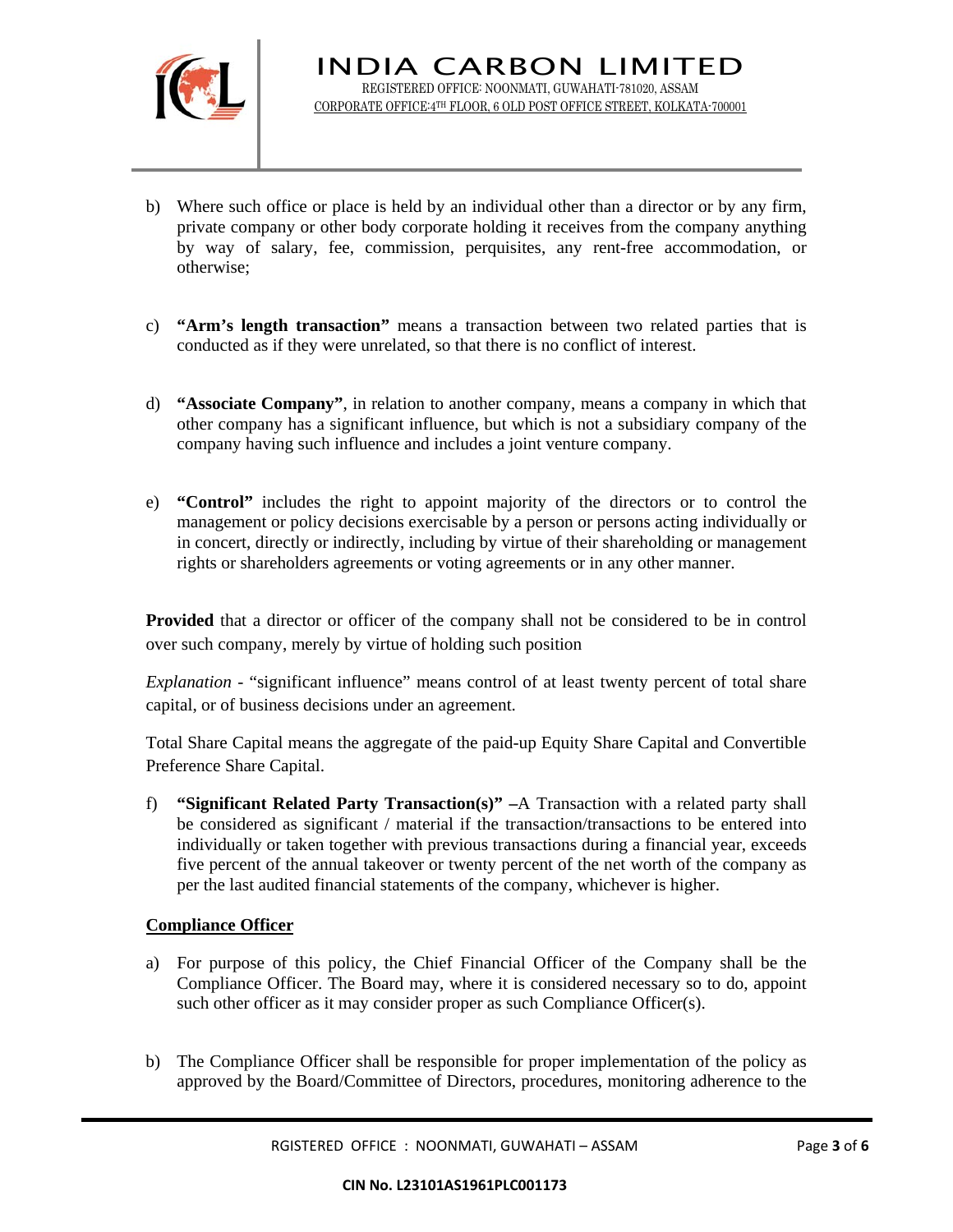

INDIA CARBON LIMITED REGISTERED OFFICE: NOONMATI, GUWAHATI-781020, ASSAM CORPORATE OFFICE:4TH FLOOR, 6 OLD POST OFFICE STREET, KOLKATA-700001

rules of Related Party Transactions.

**c)** The Compliance Officer shall assist the Directors and Key Managerial Personnel and provide any clarifications on the provisions of this policy.

#### **Review Mechanism/Approval/Ratification**

- a) All Related Party Transactions shall be requiring prior approval of the Audit Committee. However, the Audit Committee may grant omnibus approval for Related Party Transactions, which are repetitive in nature, proposed to be entered into by the company subject to the following conditions:
	- i- The Audit Committee shall satisfy itself the need for such omnibus approval and that such approval is in the interest of the company;
	- ii- Such omnibus approval shall specify (i) the name/s of the related party, nature of transaction, period of transaction, maximum amount of transaction that can be entered into, (ii) the indicative base price / current contracted price and the formula for variation in the price if any and (iii) such other conditions as the Audit Committee may deem fit;
	- iii-Provided that where the need for Related Party Transaction cannot be foreseen and aforesaid details are not available, Audit Committee may grant omnibus approval for such transactions subject to their value not exceeding Rs. 1 crore per transaction.
	- iv-Audit Committee shall review, at least on a quarterly basis, the details of RPTs entered into by the company pursuant to each of the omnibus approval given.
	- v- Such omnibus approvals shall be valid for a period not exceeding one year and shall require fresh approvals after the expiry of one year.
- b) The Committee will consider interest of the Company and its stakeholders in carrying out the Transactions and on the benefits accruing to the Company. The Committee may accordingly approve or modify such transactions, in accordance with this policy and/or recommend the same to the Board for approval. Except transactions between related parties that are in ordinary course of business and on arm's length, all related party transactions shall also be approved by the Board of Directors at a meeting or through a Resolution passed by Circulation in the case of urgent requirements, in the interest of the Company subject to ratification at their next following Board Meeting.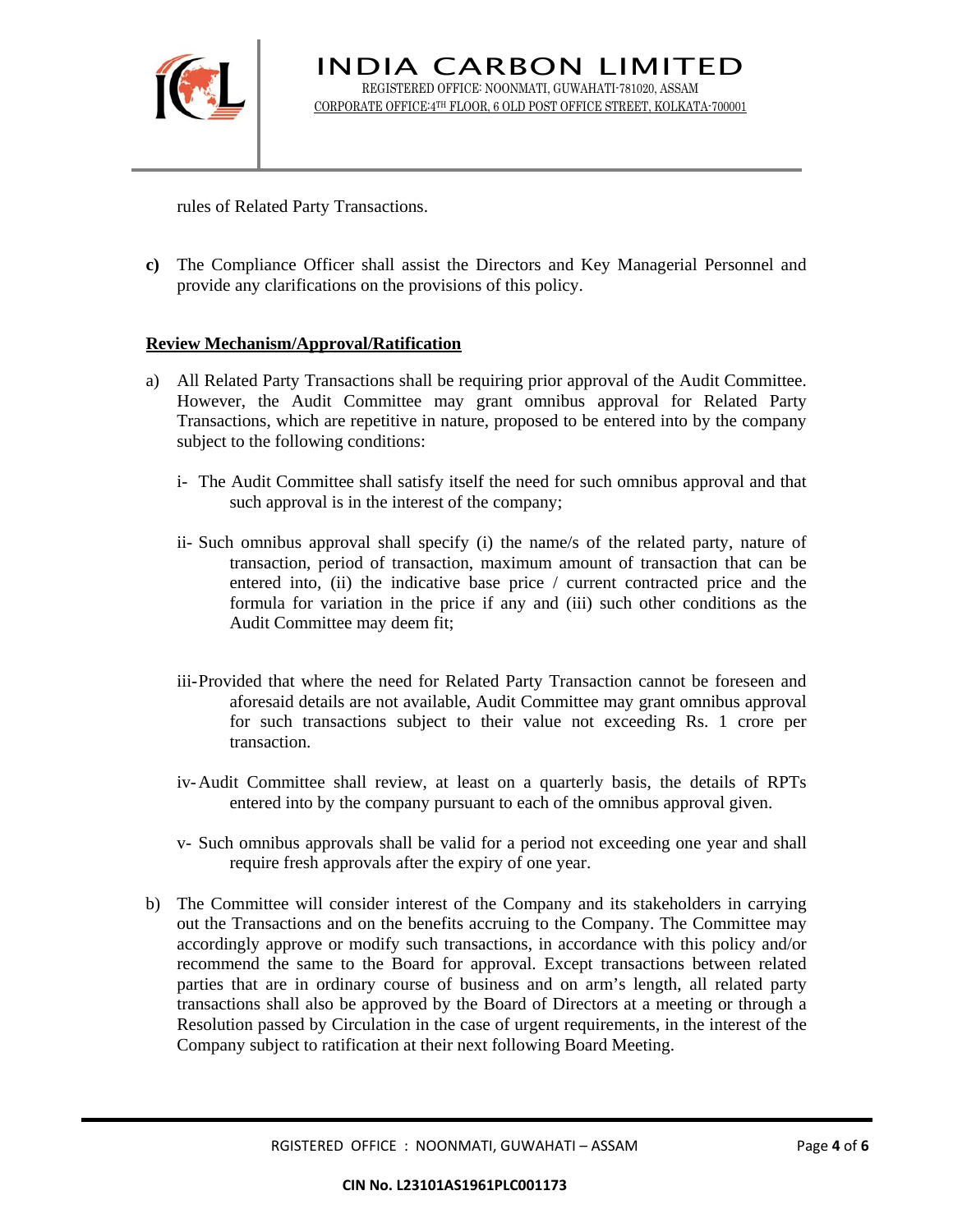

- c) In determining, whether to approve or not a Related Party Transaction, the Board will take into account, among other factors, recommendations of the Audit Committee, whether the said transaction is in the interest of the Company and its stakeholders and there is no actual or potential conflict of interests between the Company and Related Parties.
- d) In the case of Significant Related Party Transactions which are frequent and regular in nature but are in the normal course of business of the Company, the Audit Committee may define and fix up limits within which the management may carry out such transactions without any further approval of the Audit Committee. Further, it shall periodically review and assess such limits and revise the same as deemed proper and ensure that they are in compliance of this policy and the guidelines herein.

# **Prior Shareholders approval by way of Special Resolution in General Meeting for certain Related Party Transactions**

- a) The Related Party concerned or interested in any contract or arrangement to be entered into by the Company with such Related Party shall not vote on such Special Resolution requiring approval of the Shareholders.
- b) In the case of a wholly owned subsidiary, the Special Resolution passed by the Company shall be sufficient for the purpose of entering into the transactions between such wholly owned subsidiary and the Company, within the limits approved by the Shareholders.

# **Related Party Transactions not previously approved**

- a) Where any contract or arrangement is entered into by a director or any other employee of the Company with a related party, without obtaining the consent of the Board or approval by a special resolution in the general meeting, where required and if it is not ratified by the Board or, as the case may be, by the shareholders at a meeting, within three months from the date on which such contract or arrangement was entered into, such contract or arrangement shall be voidable at the option of the Board and if the contract or arrangement is with a related party to any director, or is authorized by any other director, the directors concerned shall indemnify the company against any loss incurred by it.
- b) The Company may proceed against a director or any other employee who had entered into such contract or arrangement in contravention of this policy for recovery of any loss sustained by it as a result of such contract or arrangement and shall take any such action, it deems appropriate.